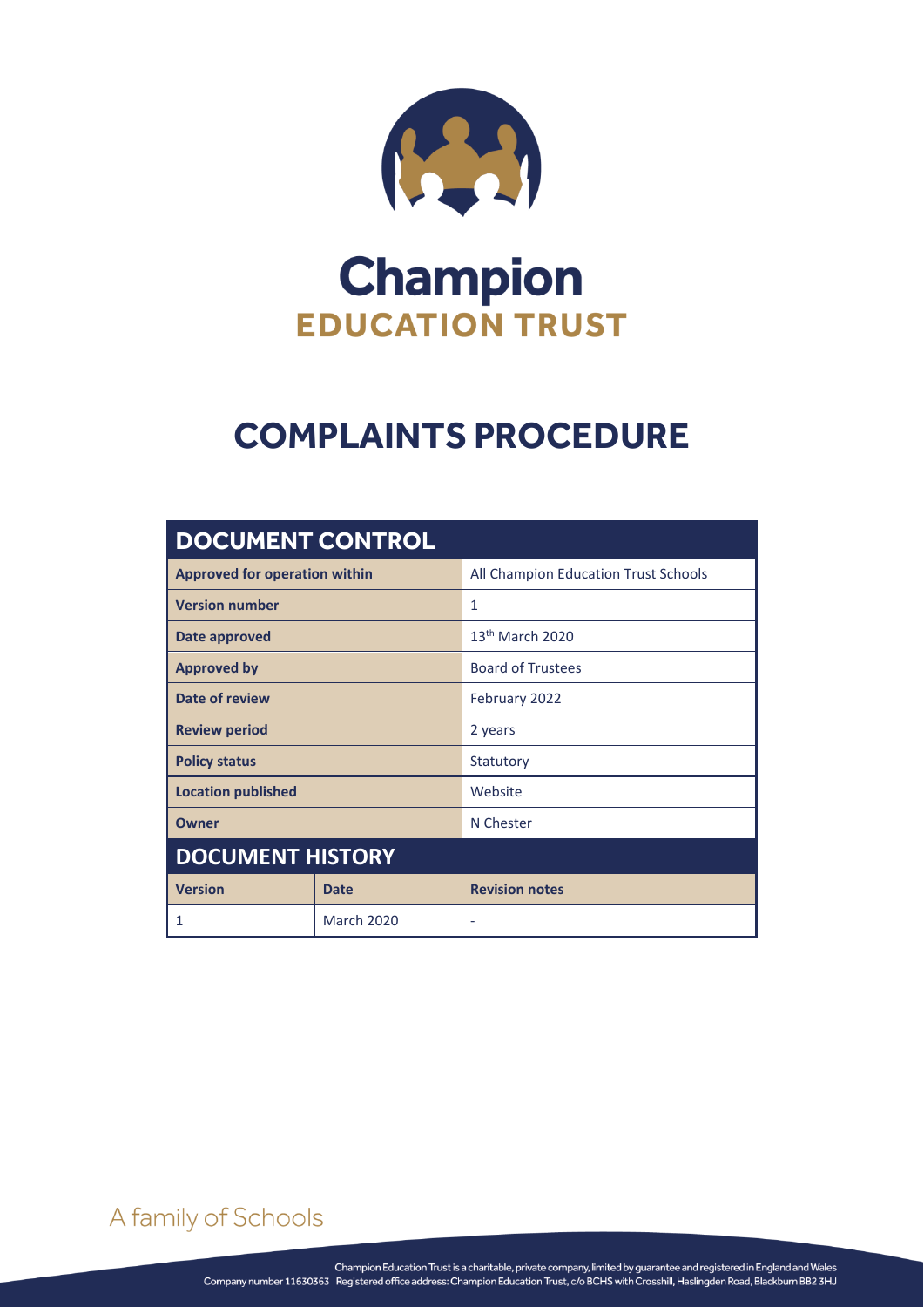# **COMPLAINTS PROCEDURE**

# **CONTENTS**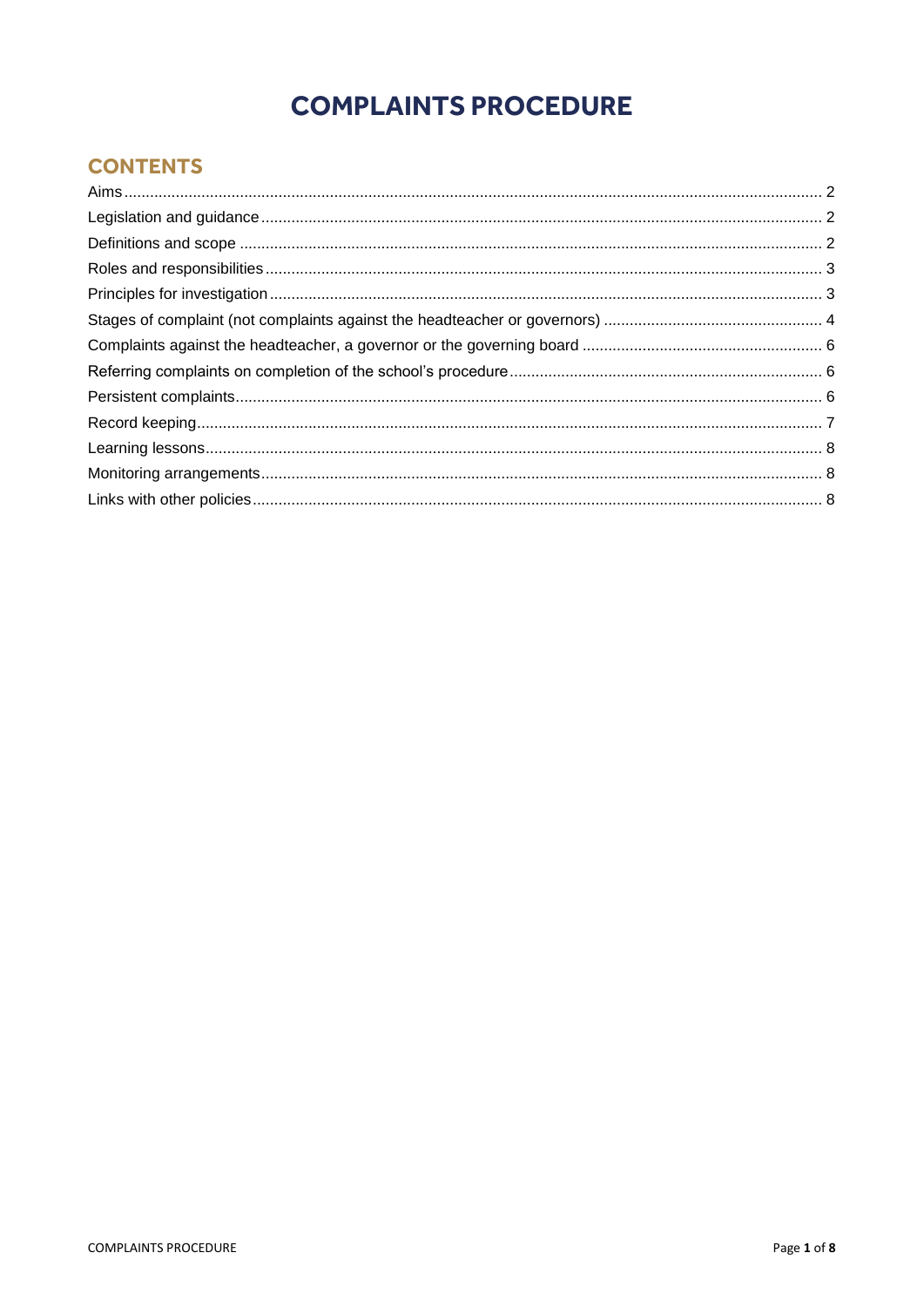# **COMPLAINTS PROCEDURE**

# <span id="page-2-0"></span>**AIMS**

Our school aims to meet its statutory obligations when responding to complaints from parents of pupils at the school, and others.

When responding to complaints, we aim to:

- Be impartial and non-adversarial
- Facilitate a full and fair investigation by an independent person or panel, where necessary
- Address all the points at issue and provide an effective and prompt response
- Respect complainants' desire for confidentiality
- Treat complainants with respect and courtesy
- Ensure that any decisions we make are lawful, rational, reasonable, fair and proportionate, in line with the principles of administrative law
- Keep complainants informed of the progress of the complaints process
- Consider how the complaint can feed into school improvement evaluation processes

We try to resolve concerns or complaints by informal means wherever possible. Where this is not possible, formal procedures will be followed.

The school will aim to give the complainant the opportunity to complete the complaints procedure in full.

To support this, we will ensure we publicise the existence of this policy and make it available on the school website.

Throughout the process, we will be sensitive to the needs of all parties involved, and make any reasonable adjustments needed to accommodate individuals.

# <span id="page-2-1"></span>**LEGISLATION AND GUIDANCE**

This document meets the requirements set out in part 7 of the schedule to the [Education \(Independent School](http://www.legislation.gov.uk/uksi/2014/3283/schedule/made)  [Standards\) Regulations 2014,](http://www.legislation.gov.uk/uksi/2014/3283/schedule/made) which states that we must have and make available a written procedure to deal with complaints from parents of pupils at the school.

It is also based on guidance published by the Education and Skills Funding Agency (ESFA) on [creating a complaints](https://www.gov.uk/government/publications/setting-up-an-academies-complaints-procedure)  [procedure that complies with the above regulations,](https://www.gov.uk/government/publications/setting-up-an-academies-complaints-procedure) and refers to [good practice guidance on setting up complaints](https://www.gov.uk/government/publications/school-complaints-procedures)  [procedures](https://www.gov.uk/government/publications/school-complaints-procedures) from the Department for Education (DfE).

This policy complies with our funding agreement and articles of association.

## <span id="page-2-2"></span>**DEFINITIONS AND SCOPE**

#### **Definitions**

The DfE guidance explains the difference between a concern and a complaint:

- A concern is defined as "an expression of worry or doubt over an issue considered to be important for which reassurances are sought". The school will resolve concerns through day-to-day communication as far as possible
- A complaint is defined as "an expression of dissatisfaction however made, about actions taken or a lack of action"

#### Scope

The school intends to resolve complaints informally where possible, at the earliest possible stage.

There may be occasions when complainants would like to raise their concerns formally. This policy outlines the procedure relating to handling such complaints.

This policy does **not** cover complaints procedures relating to: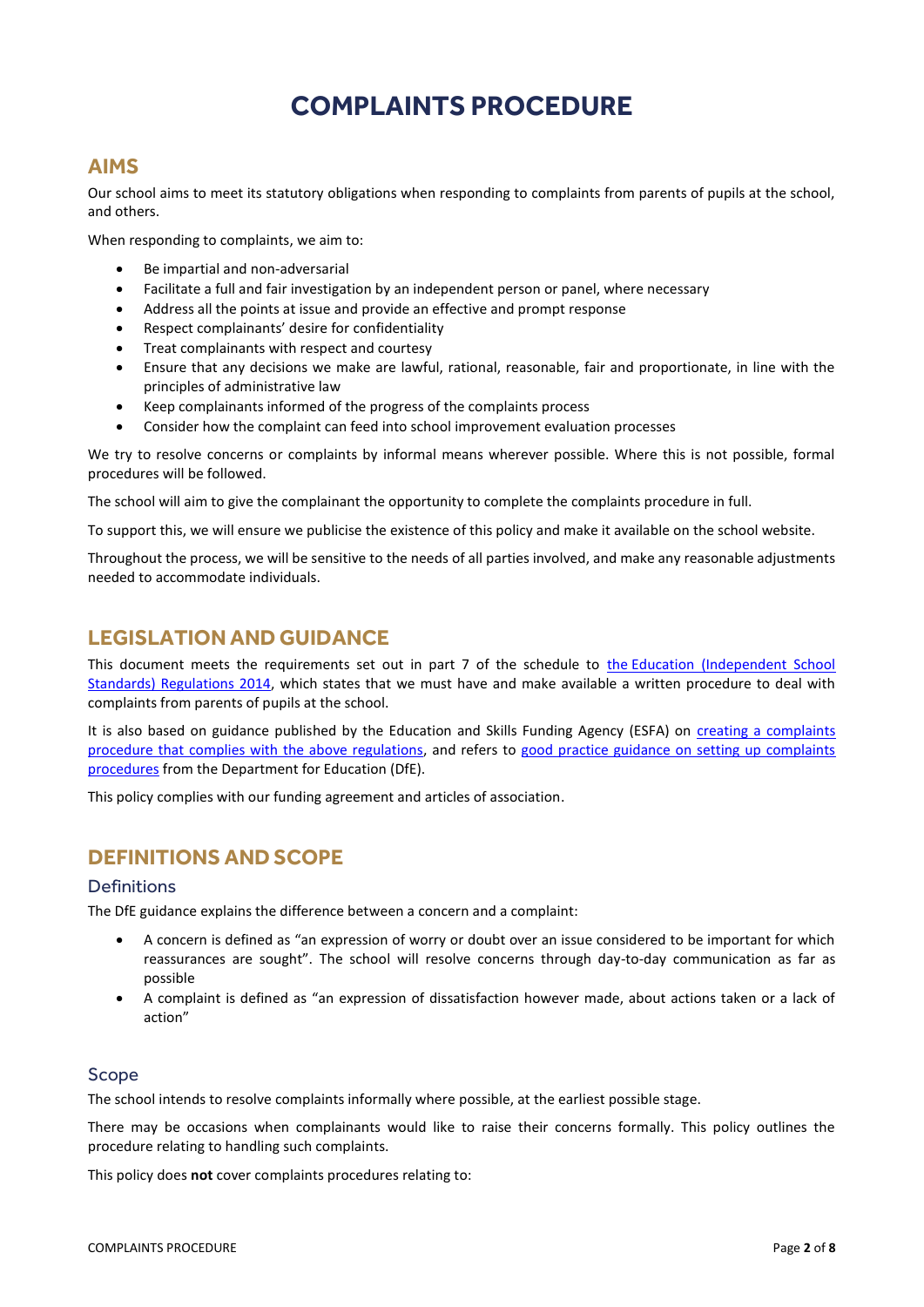- Admissions
- Statutory assessments of special educational needs (SEN)
- Safeguarding matters
- Exclusion
- Whistle-blowing
- Staff grievances
- Staff discipline

Please see our separate policies for procedures relating to these types of complaint.

Arrangements for handling complaints from parents of children with special educational needs (SEN) about the school's support are within the scope of this policy. Such complaints should first be made to the class teacher; they will then be referred to this complaints policy. Our SEN information report includes information about the rights of parents of pupils with disabilities who believe that our school has discriminated against their child.

Complaints about services provided by other providers who use school premises or facilities should be directed to the provider concerned.

# <span id="page-3-0"></span>**ROLES AND RESPONSIBILITIES**

#### The complainant

The complainant will get a more effective and timely response to their complaint if they:

- Follow these procedures
- Co-operate with the school throughout the process, and respond to deadlines and communication promptly
- Treat all those involved with respect
- Not publish details about the complaint on social media

#### The investigator

An individual will be appointed to look into the complaint, and establish the facts. They will:

- Interview all relevant parties, keeping notes
- Consider records and any written evidence and keep these securely
- Prepare a comprehensive report to the headteacher or complaints committee which includes the facts and potential solutions

#### Clerk to the governing board

The clerk will:

- Be the contact point for the complainant and the complaints committee, including circulating the relevant papers and evidence before complaints committee meetings
- Arrange the complaints hearing
- Record and circulate the minutes and outcome of the hearing

#### Committee chair

The committee chair will:

- Chair the meeting, ensuring that everyone is treated with respect throughout
- Make sure all parties see the relevant information, understand the purpose of the committee, and are allowed to present their case

## <span id="page-3-1"></span>**PRINCIPLES FOR INVESTIGATION**

When investigating a complaint, we will try to clarify:

What has happened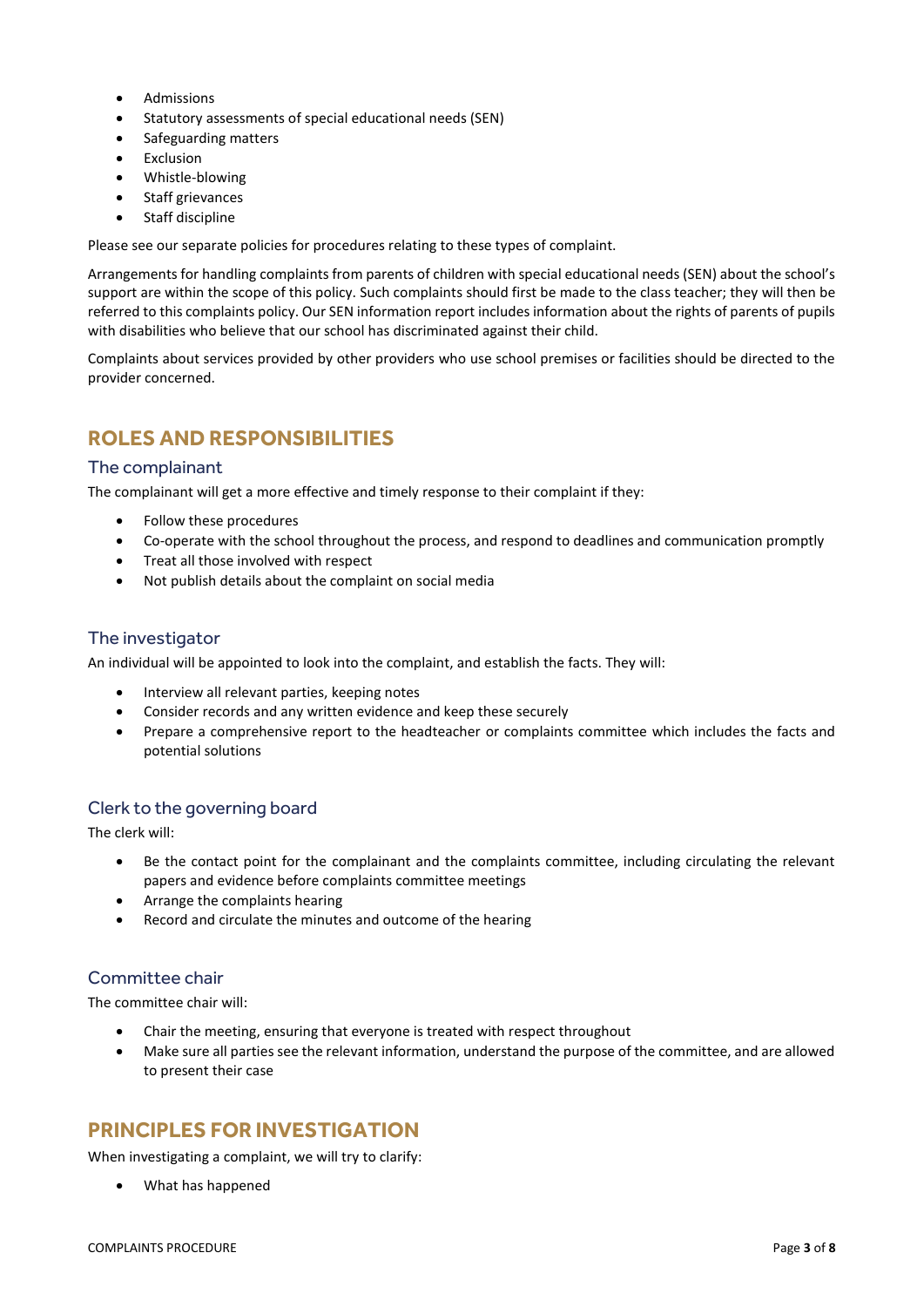- Who was involved
- What the complainant feels would put things right

#### Time scales

The complainant must raise the complaint within 3 months of the incident. If the complaint is about a series of related incidents, they must raise the complaint within 3 months of the last incident.

We will consider exceptions to this time frame in circumstances where there were valid reasons for not making a complaint at that time and the complaint can still be investigated in a fair manner for all involved.

When complaints are made out of term time, we will consider them to have been received on the next school day.

If at any point we cannot meet the time scales we have set out in this policy, we will:

- Set new time limits with the complainant
- Send the complainant details of the new deadline and explain the delay

# <span id="page-4-0"></span>**STAGES OF COMPLAINT (NOT COMPLAINTS AGAINST THE HEADTEACHER OR GOVERNORS)**

#### Stage 1: informal

The school will take informal concerns seriously and make every effort to resolve the matter quickly. It may be the case that the provision or clarification of information will resolve the issue.

The complainant should raise the complaint as soon as possible with the relevant member of staff or the headteacher as appropriate, either in person or by letter, telephone or email. If the complainant is unclear who to contact or how to contact them, they should contact the school office.

The school will acknowledge informal complaints within three school days, and investigate and provide a response within ten school days.

The informal stage will involve a meeting between the complainant and the Headteacher, or other member of staff nominated by him/her, as appropriate.

If the complaint is not resolved informally, it will be escalated to a formal complaint.

#### Stage 2: formal

Formal complaints can be raised:

- By letter or email
- Over the phone
- In person
- By a third party acting on behalf of the complainant

The complainant should provide details such as relevant dates, times, and the names of witnesses of events, alongside copies of any relevant documents, and what they feel would resolve the complaint.

If complainants need assistance raising a formal complaint, they can contact the school office.

The headteacher (or designated member of the senior leadership team) will call a meeting to clarify concerns, and seek a resolution. The complainant may be accompanied to this meeting, and should inform the school of the identity of their companion in advance.

In certain circumstances, the school may need to refuse a request for a particular individual to attend any such meeting – for example, if there is a conflict of interest. If this is the case, the school will notify the complainant as soon as they are aware, so that the complainant has the opportunity to arrange alternative accompaniment.

The headteacher (or other person appointed by the headteacher for this purpose) will then conduct their own investigation. The written conclusion of this investigation will be sent to the complainant within ten school days.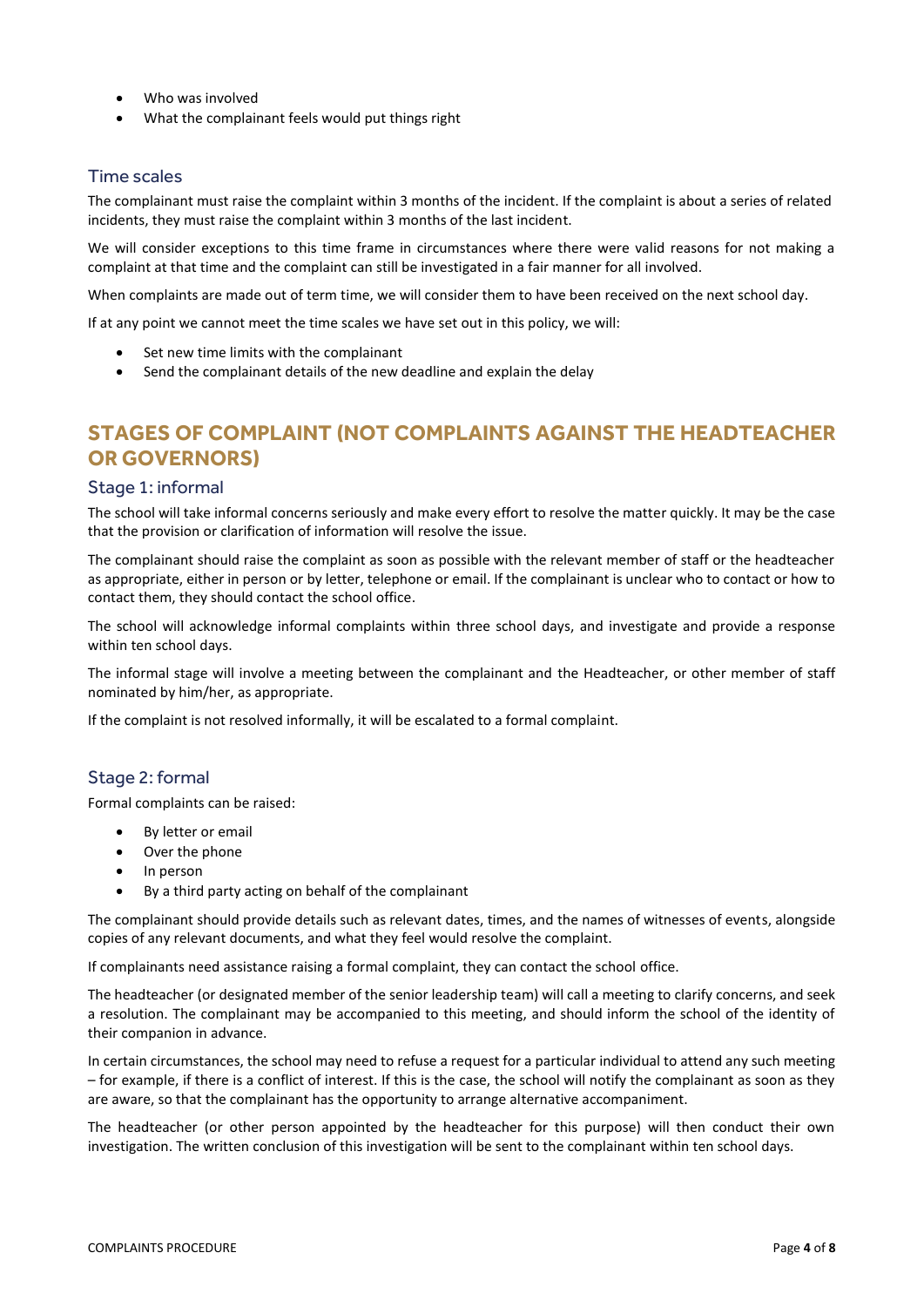If the complainant wishes to proceed to the next stage of the procedure, they should inform the clerk to the governing board within ten school days.

#### How to escalate a complaint

Complaints can be escalated by contacting the clerk to the governing board:

- By letter or email
- Over the phone
- In person
- Through a third party acting on behalf of the complainant

The clerk will need the details of the complaint as set out above, as well as details from the complainant on how they feel the previous stage of the procedure has not addressed their complaint sufficiently, and what they feel would resolve the complaint.

The written conclusion of this investigation will be sent to the complainant within five school days.

If the complainant wishes to proceed to the next stage of the procedure, they should inform the clerk to the governing board in writing within ten school days. Requests received outside of this time frame will be considered in exceptional circumstances.

The clerk will acknowledge receipt of the request within three school days.

#### Stage 3: review panel

Complaints will be escalated to the panel hearing stage if the complainant is not satisfied with the response to the complaint at the second, formal, stage.

The panel will be appointed by or on behalf of the proprietor and must consist of at least 3 people who were not directly involved in the matters detailed in the complaint. At least 1 panel member must be independent of the management and running of the school. The panel cannot be made up solely of governing board members, as they are not independent of the management and running of the school.

The panel will have access to the existing record of the complaint's progress (see section 10).

The complainant must have reasonable notice of the date of the review panel; however, the review panel reserves the right to convene at their convenience rather than that of the complainant. At the review panel meeting, the complainant and representatives from the school, as appropriate, will be present. Each will have an opportunity to set out written or oral submissions prior to the meeting.

The complainant must be allowed to attend the panel hearing and be accompanied if they wish.

At the meeting, each individual will have the opportunity to give statements and present their evidence, and witnesses will be called, as appropriate, to present their evidence.

The panel, the complainant and the school representative(s) will be given the chance to ask and reply to questions. Once the complainant and school representative(s) have presented their cases, they will be asked to leave and evidence will then be considered.

The panel will then put together its findings and recommendations from the case. The panel will also provide copies of the minutes of the hearing and the findings and recommendations to the complainant and, where relevant, the individual who is the subject of the complaint, and make a copy available for inspection by the proprietor and headteacher.

The school will inform those involved of the decision in writing within five school days.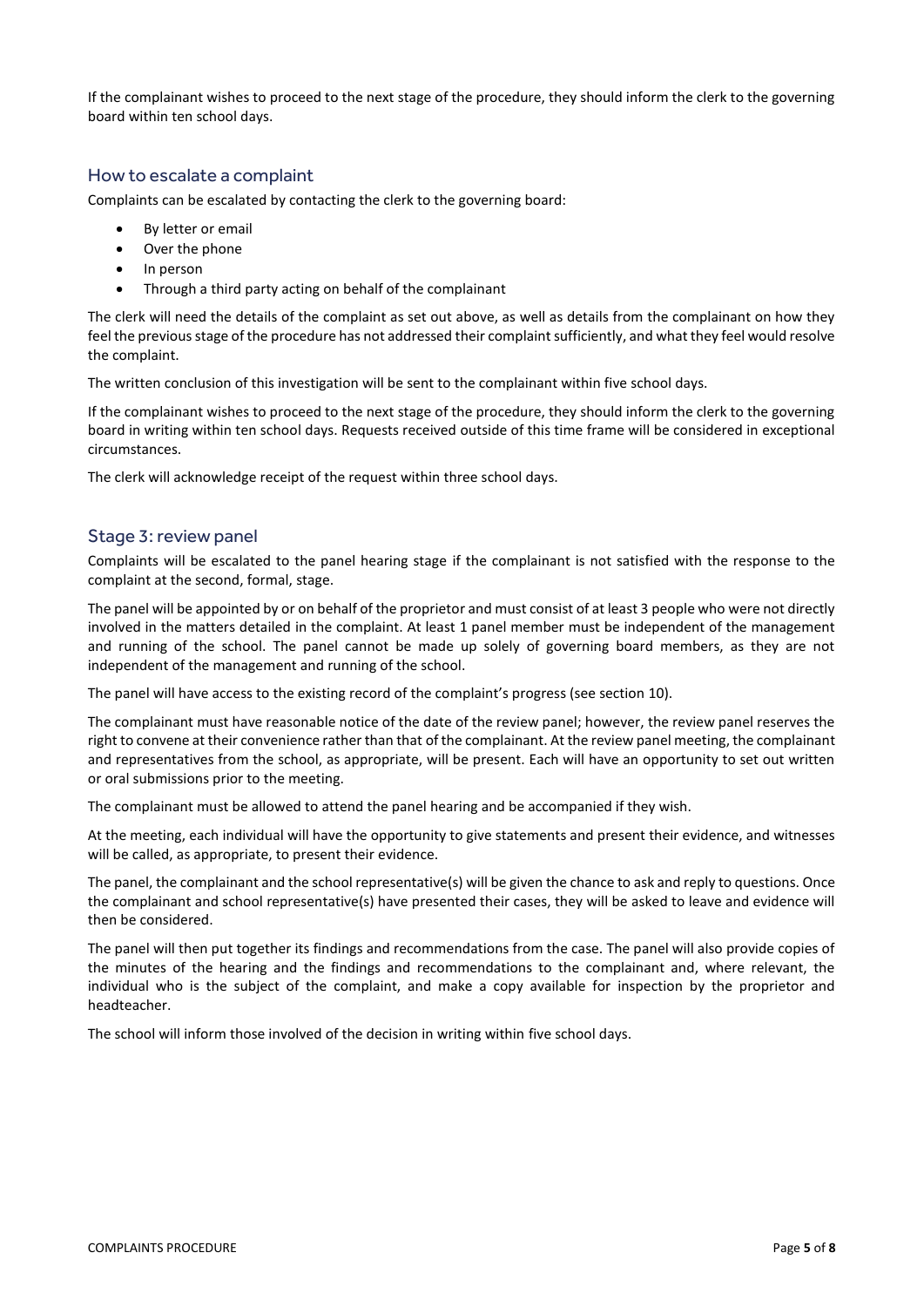# <span id="page-6-0"></span>**COMPLAINTS AGAINST THE HEADTEACHER, A GOVERNOR OR THE GOVERNING BOARD**

#### Stage 1: informal

Complaints made against the headteacher or any member of the governing board should be directed to the clerk to the governing board in the first instance.

If the complaint is about the headteacher or one member of the governing board (including the chair or vice-chair), a suitably-skilled and impartial governor will carry out the steps at stage 1 (set out in section 6 above).

#### Stage 2: formal

If the complaint is jointly about the chair and vice-chair, the entire governing board or the majority of the governing board, an independent investigator will carry out the steps in stage 2 (set out in section 6 above). They will be appointed by the governing board or multi academy trust and will write a formal response at the end of their investigation.

#### Stage 3: review panel

If the complaint is jointly about the chair and vice-chair, the entire governing board or the majority of the governing board, a committee of independent governors will hear the complaint. They will be sourced from local schools, or local authority and will carry out the steps at stage 3 (set out in section 6 above).

## <span id="page-6-1"></span>**REFERRING COMPLAINTSON COMPLETION OF THE SCHOOL'S PROCEDURE**

If the complainant is unsatisfied with the outcome of the school's complaints procedure, they can refer their complaint to the ESFA. The ESFA will check whether the complaint has been dealt with properly by the school. The ESFA will not overturn a school's decision about a complaint. However, it will look into:

- Whether there was undue delay, or the school did not comply with its own complaints procedure
- Whether the school was in breach of its funding agreement with the secretary of state
- Whether the school has failed to comply with any other legal obligation

If the school did not deal with the complaint properly, it will be asked to re-investigate the complaint. If the school's complaints procedure is found to not meet regulations, the school will be asked to correct its procedure accordingly.

For more information or to refer a complaint, see the following webpage: <https://www.gov.uk/complain-about-school>

We will include this information in the outcome letter to complainants.

# <span id="page-6-2"></span>**PERSISTENT COMPLAINTS**

#### Unreasonably persistent complaints

Most complaints raised will be valid, and therefore we will treat them seriously. However, a complaint may become unreasonable if the person:

- Has made the same complaint before, and it's already been resolved by following the school's complaints procedure
- Makes a complaint that is obsessive, persistent, harassing, prolific, defamatory or repetitive
- Knowingly provides false information
- Insists on pursuing a complaint that is unfounded, or out of scope of the complaints procedure
- Pursues a valid complaint, but in an unreasonable manner e.g. refuses to articulate the complaint, refused to co-operate with this complaints procedure, or insists that the complaint is dealt with in ways that are incompatible with this procedure and the time frames it sets out
- Changes the basis of the complaint as the investigation goes on
- Makes a complaint designed to cause disruption, annoyance or excessive demands on school time
- Seeks unrealistic outcomes, or a solution that lacks any serious purpose or value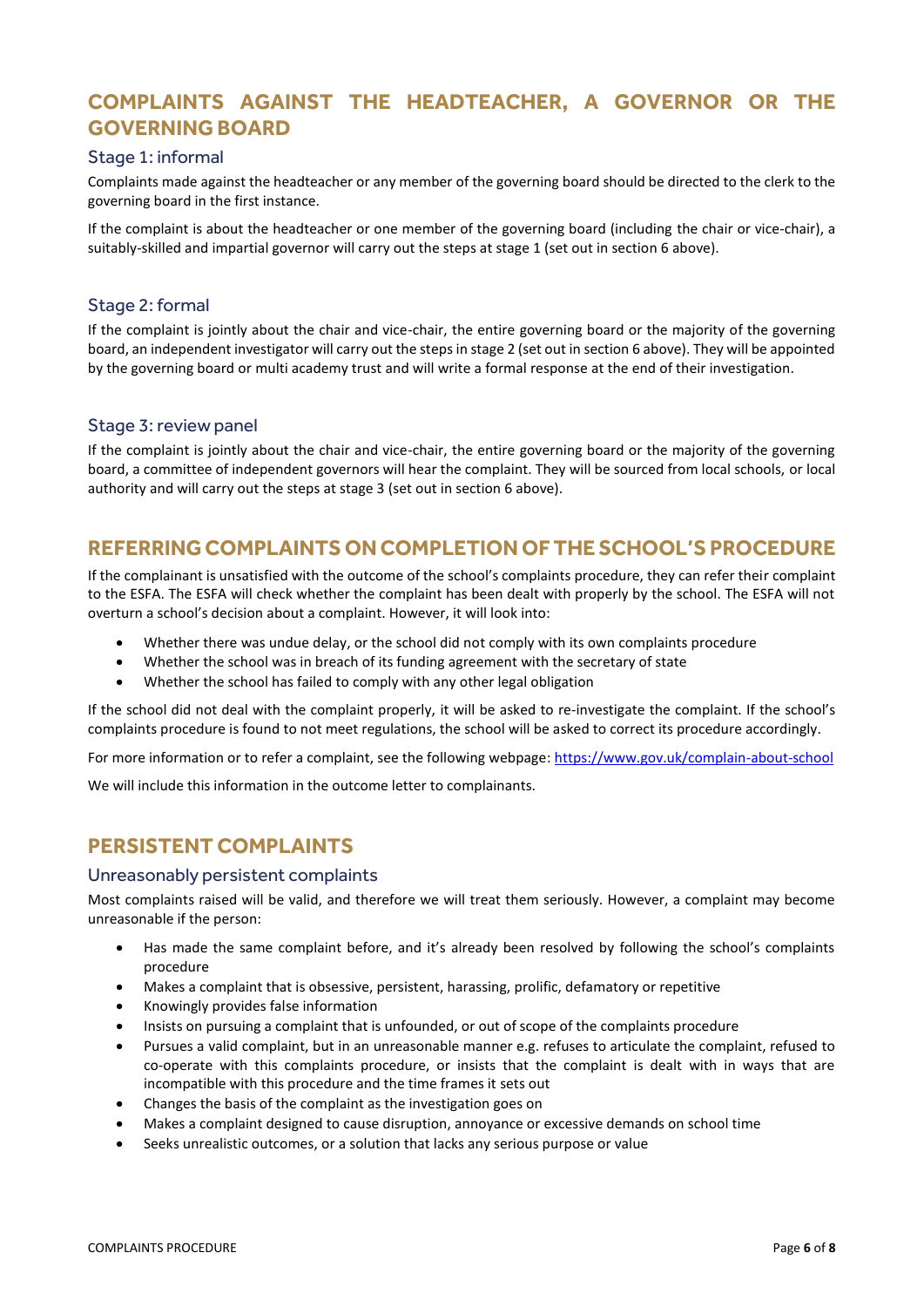#### Steps we will take

We will take every reasonable step to address the complainant's concerns, and give them a clear statement of our position and their options. We will maintain our role as an objective arbiter throughout the process, including when we meet with individuals. We will follow our complaints procedure as normal (as outlined above) wherever possible.

It the complainant continues to contact the school in a disruptive way, we may put communications strategies in place. We may:

- Give the complainant a single point of contact via an email address
- Limit the number of times the complainant can make contact, such as a fixed number per term
- Ask the complainant to engage a third party to act on their behalf, such as [Citizens Advice](https://www.citizensadvice.org.uk/)
- Put any other strategy in place as necessary

#### Stopping responding

We may stop responding to the complainant when all of these factors are met:

- We believe we have taken all reasonable steps to help address their concerns
- We have provided a clear statement of our position and their options
- The complainant contacts us repeatedly, and we believe their intention is to cause disruption or inconvenience

Where we stop responding, we will inform the individual that we intend to do so. We will also explain that we will still consider any new complaints they make.

In response to any serious incident of aggression or violence, we will immediately inform the police and communicate our actions in writing. This may include barring an individual from our school site.

#### Duplicate complaints

If we have resolved a complaint under this procedure and receive a duplicate complaint on the same subject from a partner, family member or other individual, we will assess whether there are aspects that we hadn't previously considered, or any new information we need to take into account.

If we are satisfied that there are no new aspects, we will:

- Tell the new complainant that we have already investigated and responded to this issue, and the local process is complete
- Direct them to the DfE if they are dissatisfied with our original handling of the complaint

If there are new aspects, we will follow this procedure again.

#### Complaint campaigns

Where the school receives a large volume of complaints about the same topic or subject, especially if these come from complainants unconnected with the school, the school may respond to these complaints by:

- Publishing a single response on the school website
- Sending a template response to all of the complainants

If complainants are not satisfied with the school's response, or wish to pursue the complaint further, the normal procedures will apply.

# <span id="page-7-0"></span>**RECORD KEEPING**

The school will record the progress of all complaints, including information about actions taken at all stages, the stage at which the complaint was resolved, and the final outcome. The records will also include copies of letters and emails, and notes relating to meetings and phone calls.

This material will be treated as confidential and held centrally, and will be viewed only by those involved in investigating the complaint or on the review panel.